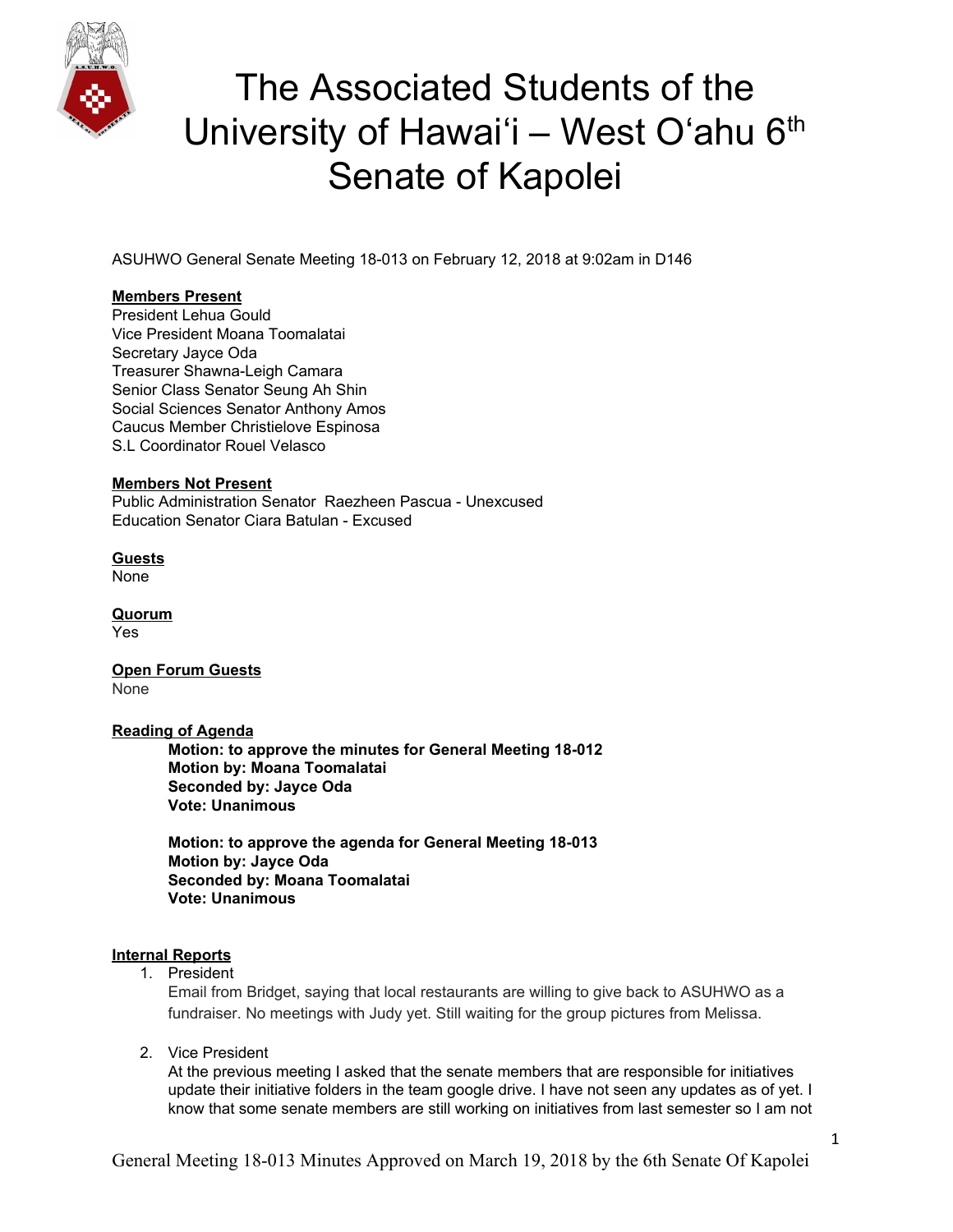

# The Associated Students of the University of Hawai'i – West O'ahu 6<sup>th</sup> Senate of Kapolei

concerned about them. I will be sending out reminder emails this week to those that I need updates from.

3. Secretary No new report.

Update website contacts page

- 4. Treasurer No new report.
- 5. Advisors
	- a. Student Life Coordinator

We had eight students attend the event, they will be running a report and having a presentation on March 9.

The Hoot does have their February issue out.

Tonight is the Bandits and poets, heros and satins event in the library to celebrate black history month. They are looking for students to serve as dolcents, which is like hosting tours just for tonight.

There is XOXO event, and wednesdays Gloves and Roses events, if we want to be a part of it to pass out election application packets.

There is also the One Billion Rising event and dance.

We hope to have Kelly on our side to have more support in the office, hopefully by the end of the semester.

#### 6. Standing Committee Reports

- a. Budget and Finance Meeting will take place during our next working meeting.
- b. Activities

No new report. Need future events for ASUHWO so we are able to start planning for them.

Discussion on handing out election application packets with the events happening this week.

- c. Legislative No new report.
- 7. Ad Hoc Committees
	- a. Elections Committee

Rae did a lot with the different flyers, and if anyone is able to hang them up this week, if not Lehua will be able to get up by Friday.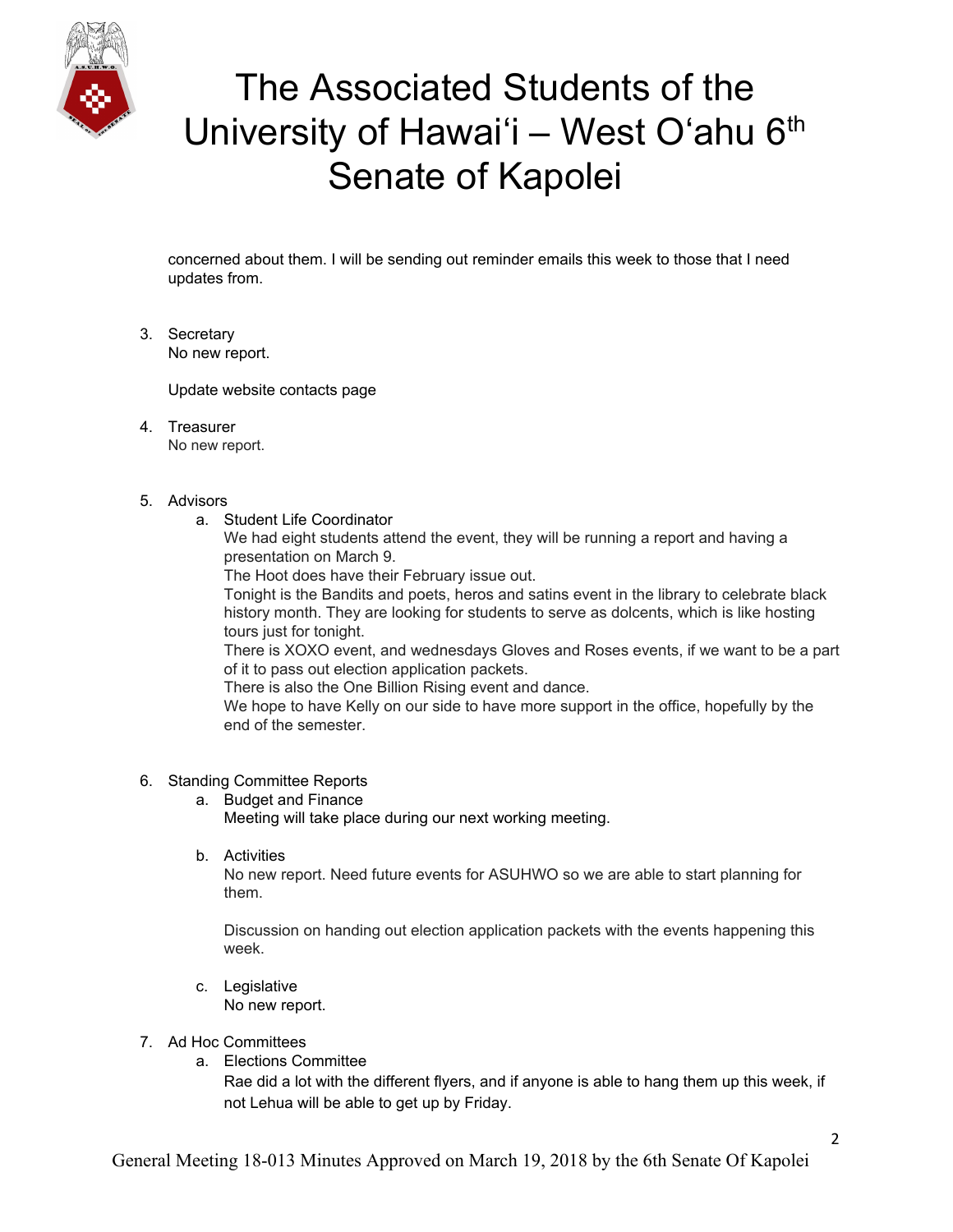

# The Associated Students of the University of Hawai'i – West O'ahu  $6<sup>th</sup>$ Senate of Kapolei

### b. Transition Committee

Meet with Rouel to review bylaws upon Transition Committee tasks. I got two different question documents. I will post on Team Drive soon. I'm planning to combine two documents to one.

### 8. Senators Report

a. Senior Class Senator

No, new initiatives. Working on Transition and I got an access on DISC training from Ho`opili Hou 2018 conference. Planning to use for our training too.

b. Public Administration Senator No report given.

### c. Social Sciences Senator

Constituency meeting on the 8th, but nobody came. I am not sure what I am going to do for my initiative as no one is reaching out to me.

I went to the conferences this weekend, it was really fun and informative.

Discussion on what to do for initiatives and how to reach students (constituency) better.

#### d. Education Division Senator

Dr. Heller Kindly told me that the faculty have not agreed on putting the google forms out at education Kako'o due to low participation rates and I agreed because I sent out forms 5 times to over 50 students before and only five responded within a month. Instead, the faculty offered to help me with any clarifications about the program and the education club president offered to help me get the word out for any constituency meetings. With that said, I am planning a meeting either on February 26 or March 5th. In addition, Dr. Niles (SPED faculty) was in the meeting and assured me that they are also doing the best they can with communication. She is currently asking me to help her with important information to create physical or digital program books but we are not sure if it is a final decision yet.

Initiative: I have sent the revised resolution for the TEACH grant. I also updated the action on my initiative report.

#### 9. Caucus Ambassador

We are doing a lobbying on the 16th, our meeting will be on the 17th. My initiative, I am writing a RESO for flying the flags at the same height as Judy suggested, and flying the hawaiian flag solely.

#### 10. Campus Committee Report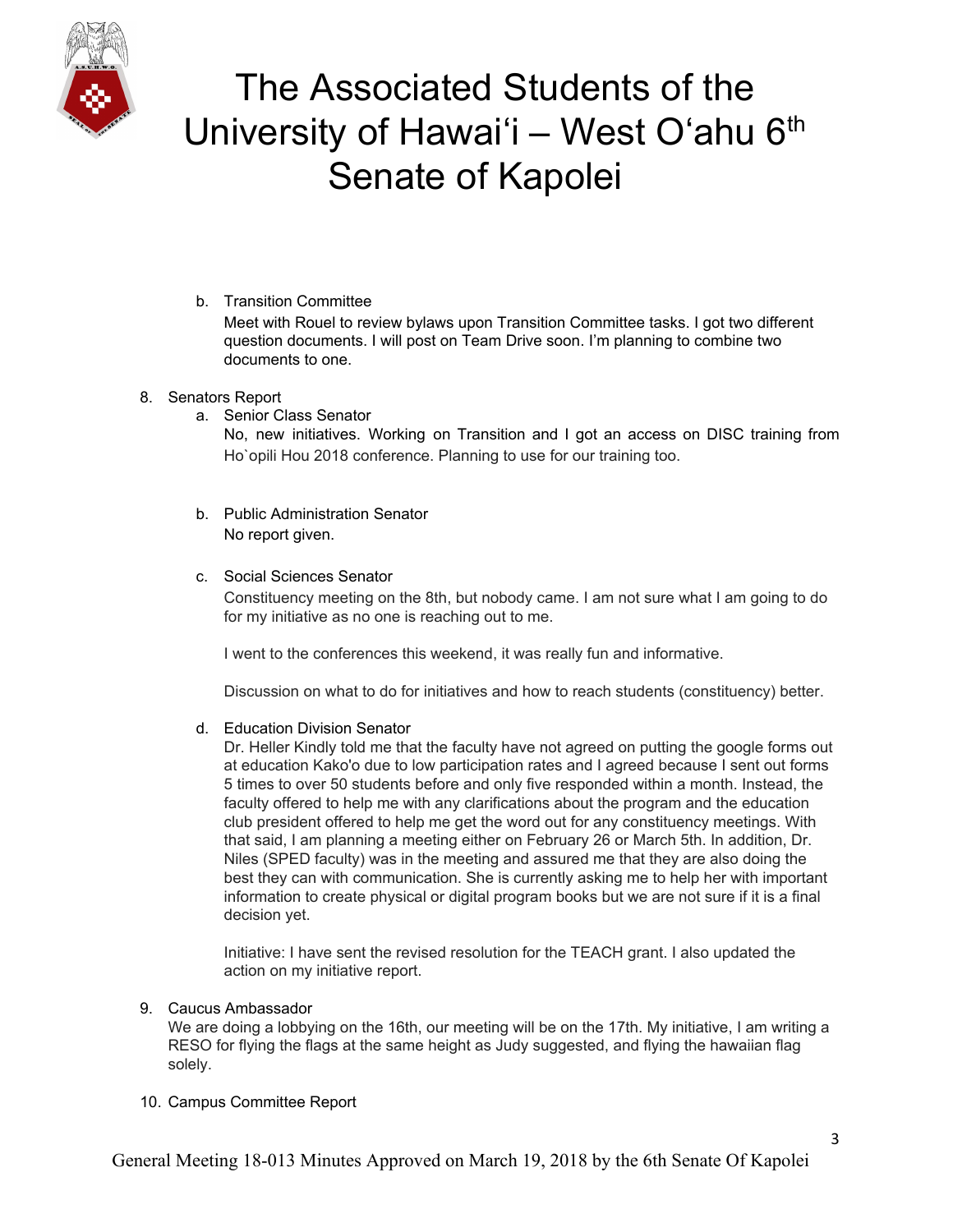

# The Associated Students of the University of Hawai'i - West O'ahu 6<sup>th</sup> Senate of Kapolei

- a. Health,Transportation and Technology (HTT)Committee I was unable to go, but I did email Kelly asking for some of the key points, she has not gotten back to me yet, but I will go see her today to ask her and will share that information either through email or during our next meeting.
- b. Senior Staff Committee No new report. Next meeting is on February 21, 2018.
- c. Faculty Senate Committee No new report.
- d. LRDP
	- i. IAELF Master Strategic Work Group No new report.
	- ii. Land/Facilities Work Group No new report.
	- iii. Long Range Academic Work Group No new report.
	- iv. Enrollment Management Work Group No new report.
- e. UHWO Art Committee No new report.
- f. OER Committee We had our meeting and focused on funding for faculty, and having workshops for faculty so they can have a better understanding of OER.
- g. Commencement Committee No report given.

#### **Unfinished Business**

- 1. Student Concerns Next meeting I would like to look at these concerns and how to go about them from there.
- 2. Response Letter from LRDP Student Forum Discussion on word choice for the letter.

#### **New Business**

#### **Announcements and Open Forum**

A couple people who were supposed to help out tonight, so if anyone is able to come and help out as tour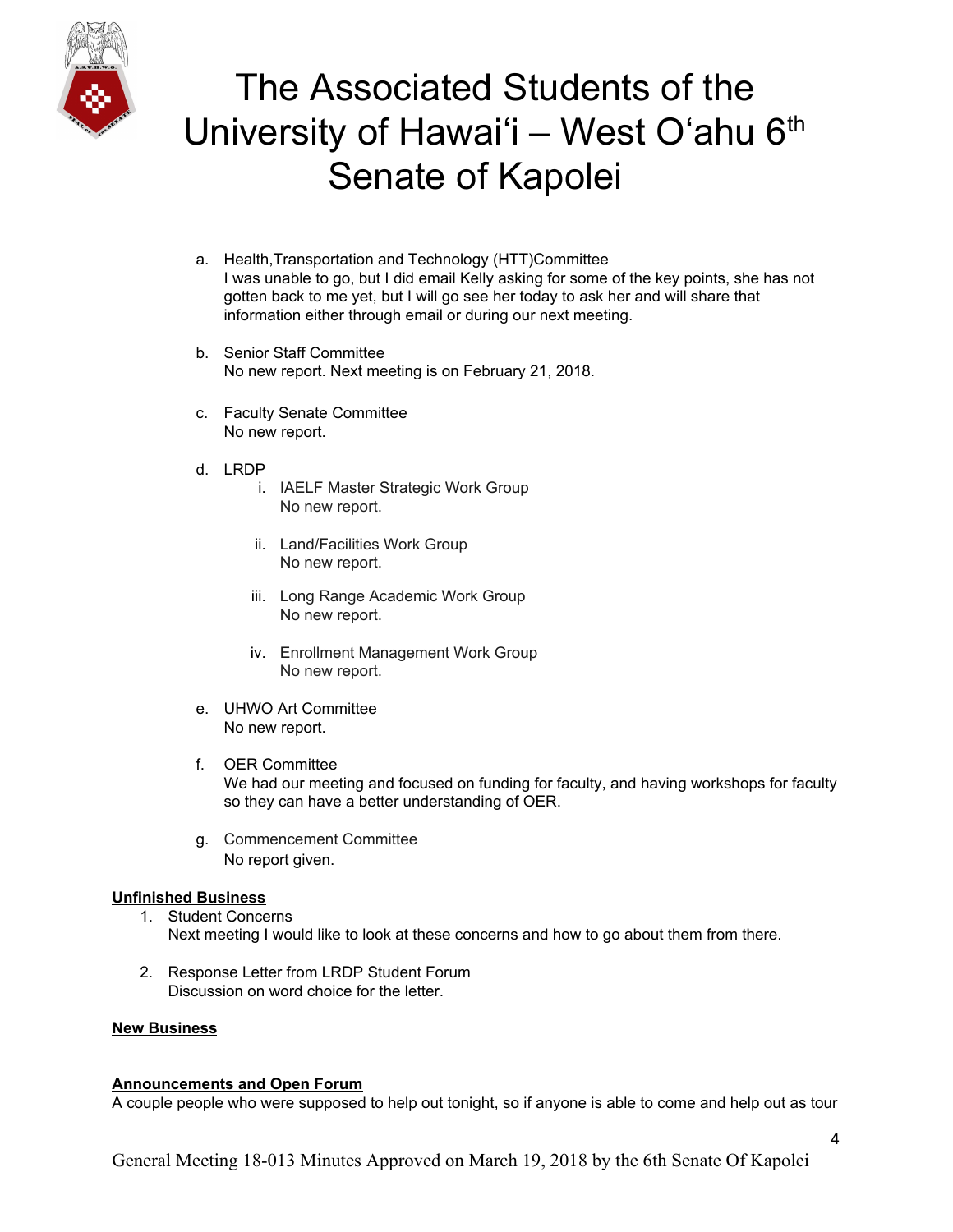

# The Associated Students of the University of Hawai'i - West O'ahu 6<sup>th</sup> Senate of Kapolei

guides for the exhibit in the library

**Meeting Adjournment at 10:06am Motioned by: Anthony Amos Seconded by: Jayce Oda**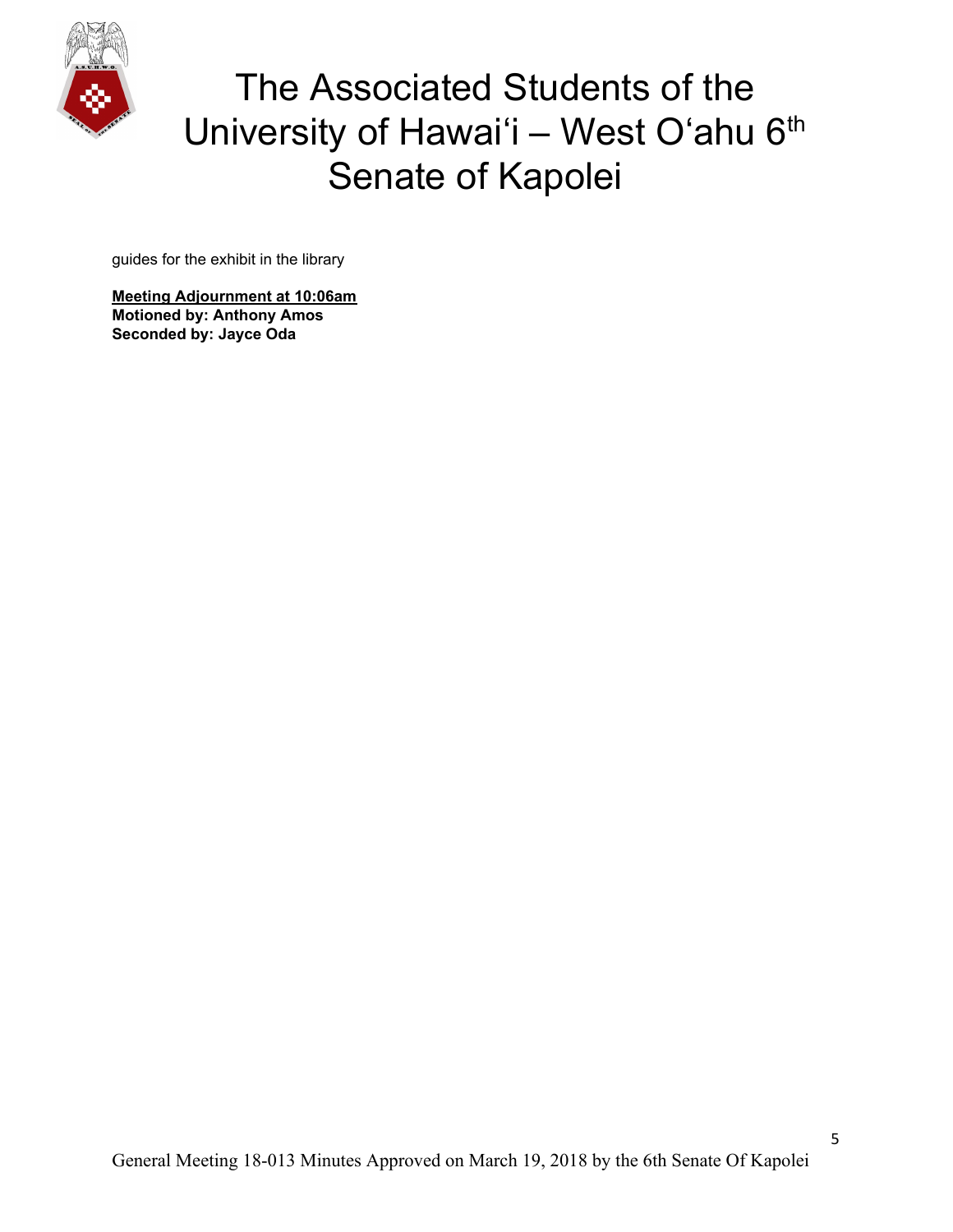

 $\mathsf{r}$ 

# The Associated Students of the University of Hawai'i - West O'ahu 6th Senate of Kapolei

### **Voting Record**

| Voting Record for General Meeting 18-012,  |     |     |         |         |  |  |  |
|--------------------------------------------|-----|-----|---------|---------|--|--|--|
| Approval of Agenda and Minutes: To approve |     |     |         |         |  |  |  |
| the minutes for General Meeting 18-0011    |     |     |         |         |  |  |  |
|                                            |     |     |         |         |  |  |  |
| Name                                       | Ye. | Nay | Abstain | Vote By |  |  |  |
|                                            | а   |     |         | Proxy   |  |  |  |
| Moana                                      | X   |     |         | N/A     |  |  |  |
| Toomalatai                                 |     |     |         |         |  |  |  |
| Jayce Oda                                  | X   |     |         | N/A     |  |  |  |
| Shawna-Lei                                 | X   |     |         | N/A     |  |  |  |
| gh Camra                                   |     |     |         |         |  |  |  |
| Seung Ah                                   | X   |     |         | N/A     |  |  |  |
| Shin                                       |     |     |         |         |  |  |  |
| Raezheen                                   | X   |     |         | N/A     |  |  |  |
| Pascua                                     |     |     |         |         |  |  |  |
| Anthony                                    | x   |     |         | N/A     |  |  |  |
| Amos                                       |     |     |         |         |  |  |  |
| Ciara Batulan                              | X   |     |         | N/A     |  |  |  |
|                                            |     |     |         |         |  |  |  |

| Voting Record for General Meeting 18-012,<br>Approval of Agenda and Minutes: To approve<br>the Agenda for General Meeting 18-012 |     |     |         |         |  |  |
|----------------------------------------------------------------------------------------------------------------------------------|-----|-----|---------|---------|--|--|
| Name                                                                                                                             | Ye. | Nay | Abstain | Vote By |  |  |
|                                                                                                                                  | а   |     |         | Proxy   |  |  |
| Moana<br>Toomalatai                                                                                                              | X   |     |         | N/A     |  |  |
| Jayce Oda                                                                                                                        | X   |     |         | N/A     |  |  |
| Shawna-Lei<br>gh Camara                                                                                                          | X   |     |         | N/A     |  |  |
| Seung Ah<br>Shin                                                                                                                 | x   |     |         | N/A     |  |  |
| Raezheen<br>Pascua                                                                                                               | X   |     |         | N/A     |  |  |
| Anthony<br>Amos                                                                                                                  | X   |     |         | N/A     |  |  |
| Ciara Batulan                                                                                                                    | X   |     |         | N/A     |  |  |